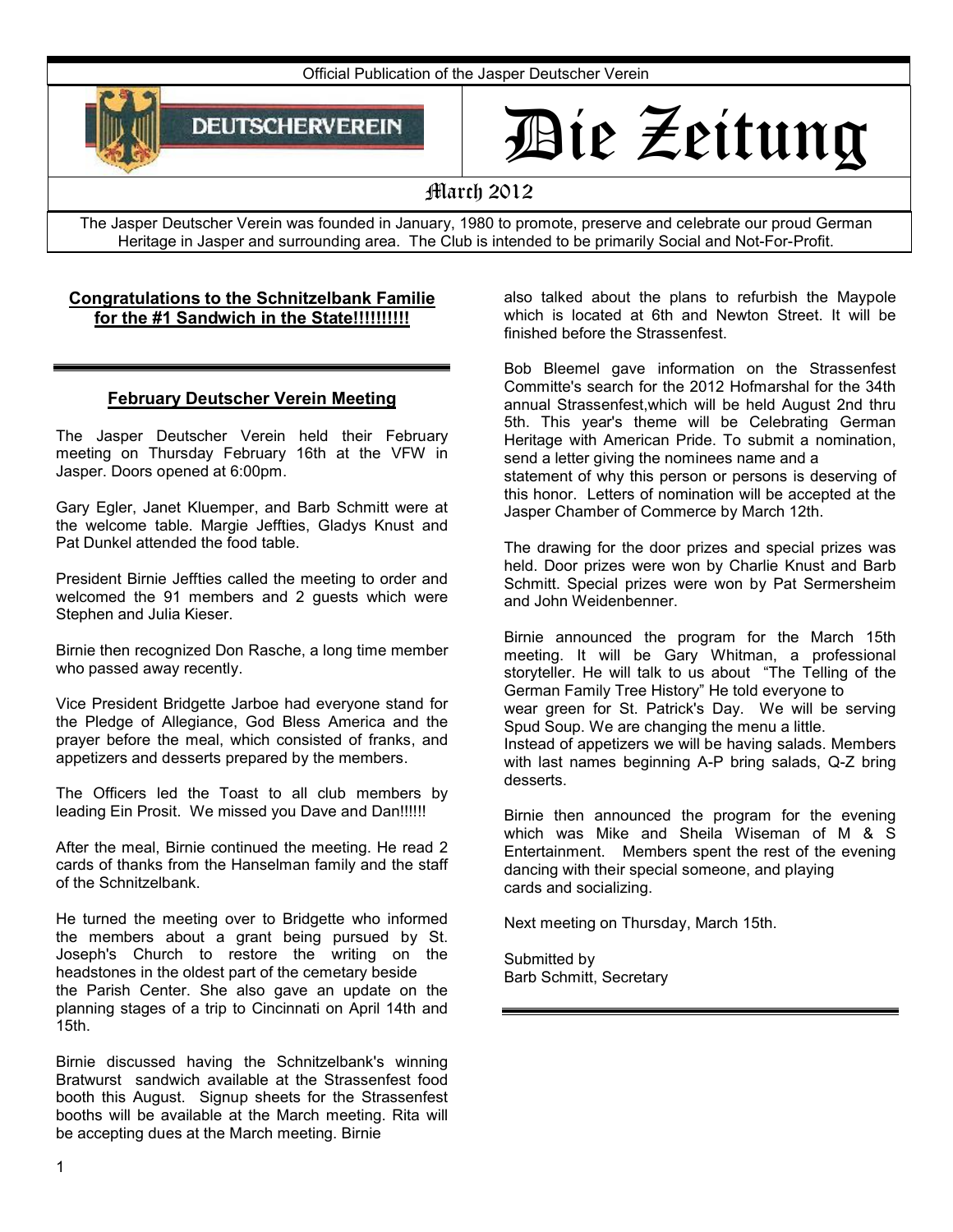## **Upcoming Event – Mark Your Calendars**

#### **Maerz Deutscher Vereinsabend**

## **At the Jasper VFW Gary Whittman, a professional storyteller Thursday, March 15, 2012**

6:00pm Doors Open

6:30pm Welcome and Call to Order

6:40pm Meal begins – Potato Soup for the Irish at Heart

A - P Bring Salads

Q - Z Bring Desserts

7:30pm Business Meeting

8:00pm Program will be Gary Whittman, an author and a professional storyteller, with the theme "Our German Heritage and Creating Family Stories". Wear your green. St. Patrick's Day is on the  $17<sup>th</sup>$ .

#### **\*\*\*\*\*\*\*\*\*\*\*\*\*\*\*\*\*\*\*\*\*\*\*\*\*\*\*\*\*\*\*\*\*\*\*\*\*\*\*\*\*\*\*\*\*\*\*\*\*\*\*\*\*\*\*\*\*\***

#### **April Deutscher Vereinsabend**

**At the Jasper VFW Classsical guitarists Ken Sparrow and Son Mark for a one hour performance. Ken is the modern day Chet Atkins. Thursday, April 19, 2012**

#### **Mai Deutscher Vereinsabend**

#### **At the Jasper VFW Thursday, May 17, 2012**

\*\*\*\*\*\*\*\*\*\*\*\*\*\*\*\*\*\*\*\*\*\*\*\*\*\*\*\*\*\*\*\*\*\*\*\*\*\*\*\*\*\*\*\*\*\*\*\*\*\*\*\*\*\*\*\*\*\*

## **Strassenfest – August 2, 2012 – August 5, 2012**

\*\*\*\*\*\*\*\*\*\*\*\*\*\*\*\*\*\*\*\*\*\*\*\*\*\*\*\*\*\*\*\*\*\*\*\*\*\*\*\*\*\*\*\*\*\*\*\*\*\*\*\*\*\*\*\*\*\*

Any Program or Entertainment we may have will begin no later then 8:00 and last no longer than 9:30 for bigger performances. We are going to begin having prize drawings before the program so those who have to leave early or want to leave early, can do so. Not everyone likes the same thing; so they can stay or go as they wish.

## **Strassenfest 2012**

Remember to mark your calendars for the Strassenfest – August 2nd to August  $5<sup>th</sup>$ . Please remember to reserve

some time during the Strassenfest to work a shift or two in the food booth or pastry booth. Proceeds from these booths are our only fundraiser!!!!! Sign ups for work shifts will take place during upcoming meetings.

\*\*\*\*\*\*\*\*\*\*\*\*\*\*\*\*\*\*\*\*\*\*\*\*\*\*\*\*\*\*\*\*\*\*\*\*\*\*\*\*\*\*

## **A German Easter - Ostern**

*Frohe Ostern!* **Happy Easter!**

**Easter Customs and Traditions in German-Speaking Europe**

## **Ostern (Easter)**

#### **Easter in German-Speaking Europe**

The Germanic celebration of Easter (Ostern in German) is very much like that in most of the Christian world. It features the same fertility and spring-related icons eggs, bunnies, flowers—and many of the same Easter customs. The three major German-speaking countries (Austria, Germany and Switzerland) are predominantly Christian and Easter is an important time for both Catholics and Protestants in the German-speaking lands. The art of decorating hollowed-out eggs (ausgeblasene Eier) for Easter is an Austrian and German tradition.

#### **Der Osterhase mit einem buntbemalten Ei.**

#### **Origins of Easter**

The Easter celebration goes back to the earliest days of the Christian church. But the date of this festival has been controversial from the very beginning. Even the origin of the name of the most important celebration in the Christian calendar is unclear. But there is agreement on the fact that, like several other Christian holidays, most Easter customs can be traced back to pre-Christian, pagan rites and celebrations related to the arrival of spring. It is not by accident that Easter features such symbols of fertility as the egg and the rabbit, aka the Easter bunny (der Osterhase).

The Easter celebration (das Osterfest) takes on both religious and secular forms. The Christian religious celebration is the most important day in the church calendar, reflecting Christianity's very beginnings in the Resurrection of Jesus. In the western church, Easter is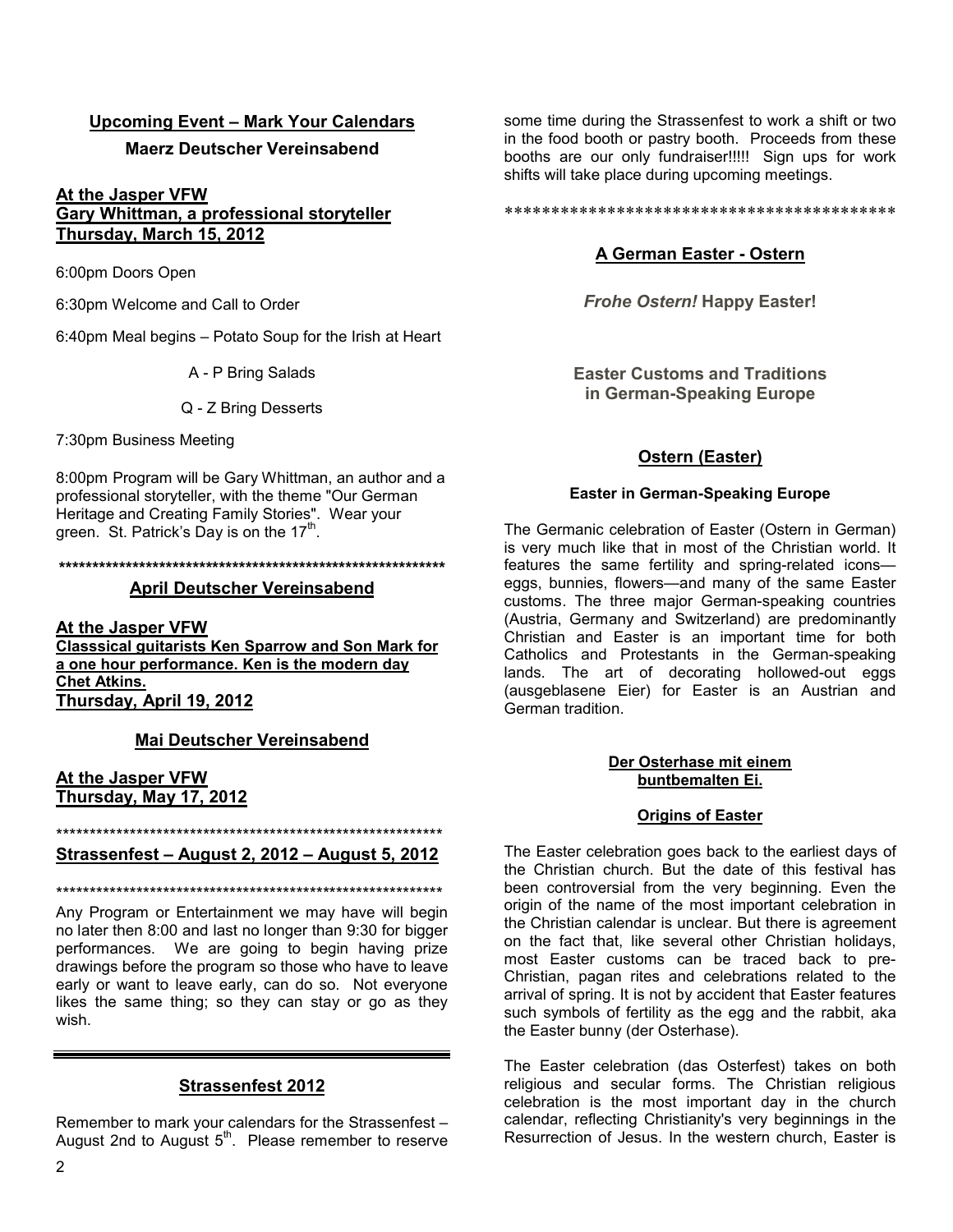celebrated on the first Sunday following the first full moon after the vernal equinox (die Tagundnachtgleiche). (Eastern Orthodox Easter follows the same formula, but with the Julian calendar, so the date can fall one, four, or five weeks later.) Because this "movable feast" depends on phases of the moon (Mondphasen, Mondwechsel), Easter can be observed between March 22 and April 25.

(taken from about.com German Language)

mailto:german.guide@about.com

## **Pen Pal Program**

Through her own experience and the ones of her daughters, Pat Hochgesang is taking the initiative to start a Pen Pal program again between young students in Jasper and Pfaffenweiler.

Her contact person in Pfaffenweiler is Annika Marschall, who spent a full year at the Jasper High School through the Sister Cities International Homestay program. She lived with Jim and Louise Gutgsell.

Anyone interested in working with Pat, please call her at 482-3252 or Dana Bachman at 634-2990. They are currently working with Annika on creating links and finding potential participants.

#### **News from The Dubois County Suds Club**

The following is a slate of some of the activities of the Dubois County Suds Club for 2012. There are still some dates to be determined.

Even if you have no interest in learning how to homebrew, members of the Deutscher Verein are ALWAYS invited to stop by a meeting or event to simply enjoy some good beer! Thanks!

April 3 - 7pm - Snaps May 6 - Big Brew Day @ Patoka June 2 - Bloomington beer festival trip July 3 - 7pm - Snaps August 4 - Strassenfest Contest September 4 - 7pm - Snaps October 7 - Learn to Homebrew Day (location TBD) November 6 - 7pm - The Schnitzelbank December 1 - Holiday Party (location TBD)

Anyone wanting more information about the club is invited to call 630-8433 or attend a meeting.

Justin Rumbach

## **German Outfits**

Do you have an extra dirndl, blouse, apron, a pair of lederhosen, or German Club vest in your closet that you would like to sell or offer to "lend out" if the occasion arises?

If you do, please contact Patti Goepfrich at 482-4821 or pmgoepfrich@insightbb.com.

Sometimes occasions arise and there is a need for such items and it would be great to have a listing to fall back on to find the items when the occasion presents itself.

#### **Address Changes for Newsletters**

If a member has an address change, please notify Rita Egler at P. O. Box 15, Jasper, IN 47547-0015 or call her at 634-9068.

Any help you can give in maintaining postage costs is greatly appreciated!!!!

### **Jasper Deutscher Verein Taking Scholarship Applications**

The Jasper Deutscher Verein is offering a scholarship in the amount of \$1,000 to a German student of Dubois County. If you have a child, grandchild or know of anyone who would like to submit an application, please inform them to contact their Guidance Counselor at their school. Applications must be postmarked no later than April 1, 2012. If any questions, please contact Linda Wehr at 482-4432.

At their January Board of Directors' Meeting in 2008, the following adopted the following qualifications for the Dubois County Scholarship in the amount of \$1,000.00.

1. Completion of the common scholarship application available from the School's Guidance Office.

2. Successful completion of two years of high school German.

 3. Two years of active participation in German Club or German Civic affairs in other schools.

4. Verification of enrollment in a German course at the college of their choice, or participation in an accredited German study abroad program such as the IU Honors Program.

5. Submission of a one page or less essay stating your personal qualifications and intentions.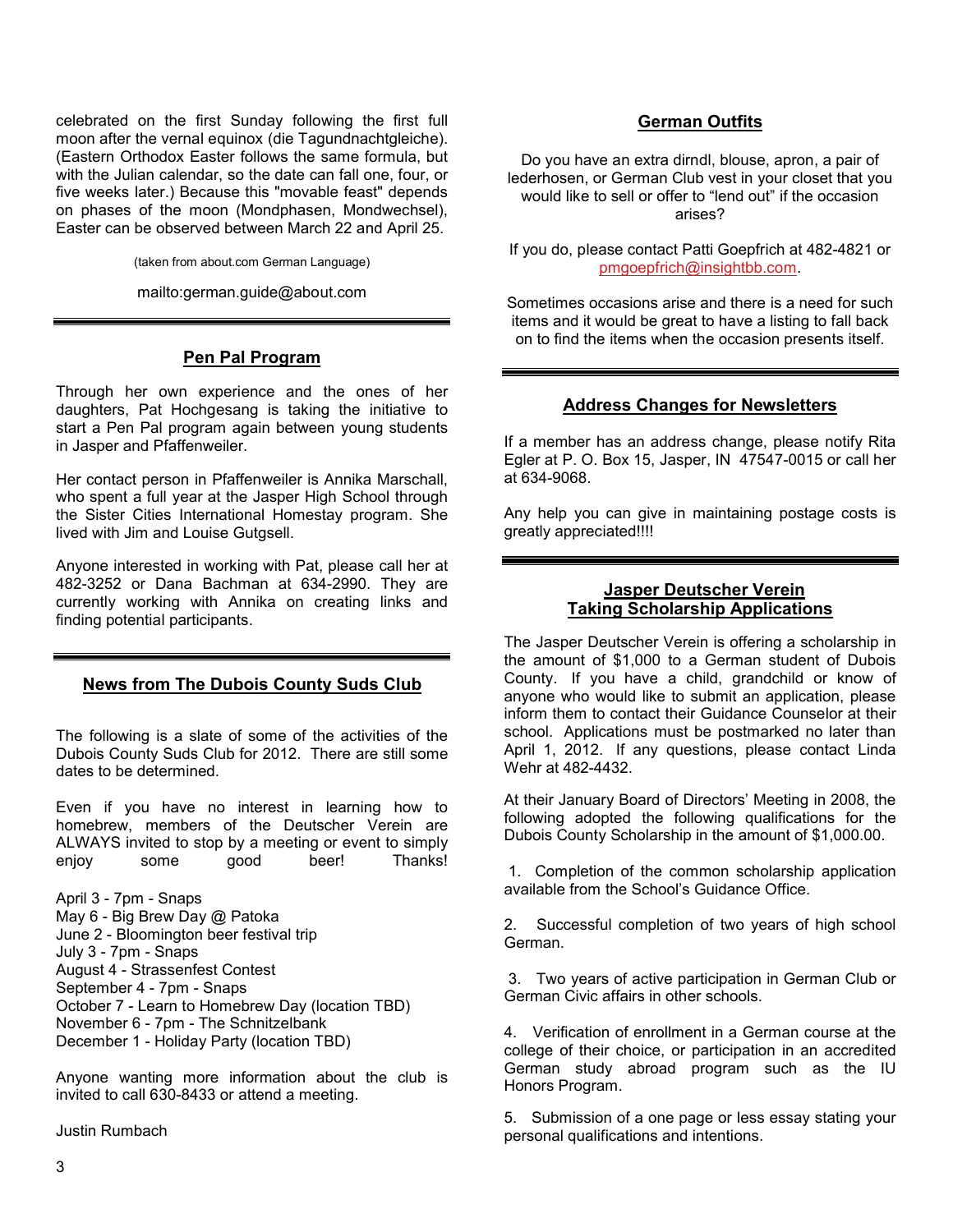6. GPA consideration.

7. Participation in an exchange program or hosting an exchange student.

8. Submission of two letters of recommendation from adults other than school personnel regarding personal character, etc.

9. The scholarship will be awarded upon verification of enrollment in German at college or acceptance into another German study abroad program such as the IU Honors Program. A \$500.00 scholarship will be given for the first semester and will be renewable for the second semester.

10. Parental membership in the Jasper Deutscher Verein will be considered.

11. Submission of all completed forms by April 1st, to:

President of Jasper Deutscher Verein, P.O. Box 15, Jasper, Indiana 47547-0015

# **An Irish Toast and 20 Interesting History Facts About St. Patrick's Day**

By: SullivanRose

Have you ever wondered if anything besides the wearing of green, the eating of corned beef and cabbage, or getting pinched has happened on St. Patrick's Day? The answer is yes. Many odd things have happened in history on St. Patrick's Day.

First, the traditional St. Patrick's Day toast is "May the enemies of Ireland never eat bread nor drink whiskey, but be tormented with itching without the benefit of scratching." Only an Irishman could come up with that!

Here are some interesting events and occurrences that have happened in history on St. Patrick's Day, March 17.

In 461 AD, St. Patrick, the Patron Saint of Ireland, died.

- In 1766, New York City held the first St. Patrick's Day parade. An unofficial march occurred in 1762.
- In 1776 during the Revolutionary War, British forces evacuated Boston.

In 1870, Wellesley Female Seminary, later named Wellesley College, obtained its charter from the Massachusetts legislature.

- In 1905, Franklin D. Roosevelt married Eleanor in New York City.
- In 1909, an earthquake rocked Taiwan and killed over 1200 people.
	- In 1931, Nevada voted and made gambling legal.

In 1941, the National Gallery of Art opened in Washington.

In 1942, General Douglas MacArthur was named the Supreme Commander of Allied forces in the southwest Pacific theater during World War II.

- In 1945, the Japanese were defeated at the battle of Iwo Jima by American forces.
- In 1948, "I'm Looking Over a Four Leaf Clover", by The Art Moonie Orchestra hit the music charts.

In 1949, at the international auto show in Geneva, Switzerland, the first car with a Porsche badge is shown on a Porsche 356.

In 1950, University of California at Berkeley scientists announced they had formed "californium", a radioactive element.

In 1956, Fred Allen, the comedian died.

- In 1963, Mount Agung on Bali in Indonesia erupted.
- In 1964, The Beatles song, "I Want to Hold Your Hand" hit the music charts.
- In 1969, Golda Meir was sworn in as Prime Minister of Israel.

In 1985, Richard Ramirez, the Night Stalker, began his killing spree in Los Angeles.

In 1992, 28 people were killed in Buenos Aires, Argentina when the Israeli embassy was targeted by truck bomb.

In 2003, President Bush gave Saddam Hussein a taunting challenge: "Leave Iraq within 48 hours or face an attack!

Actors Patrick Duffy and Kurt Russell celebrate their birthdays on St. Patrick's Day.

Happy St. Patrick's Day to all lucky Irishmen (taken from http://www.life123.com/holidays/st-patricks-day/irishtoasts/an-irish-toast-and-20-interesting-history-facts-ab.shtml)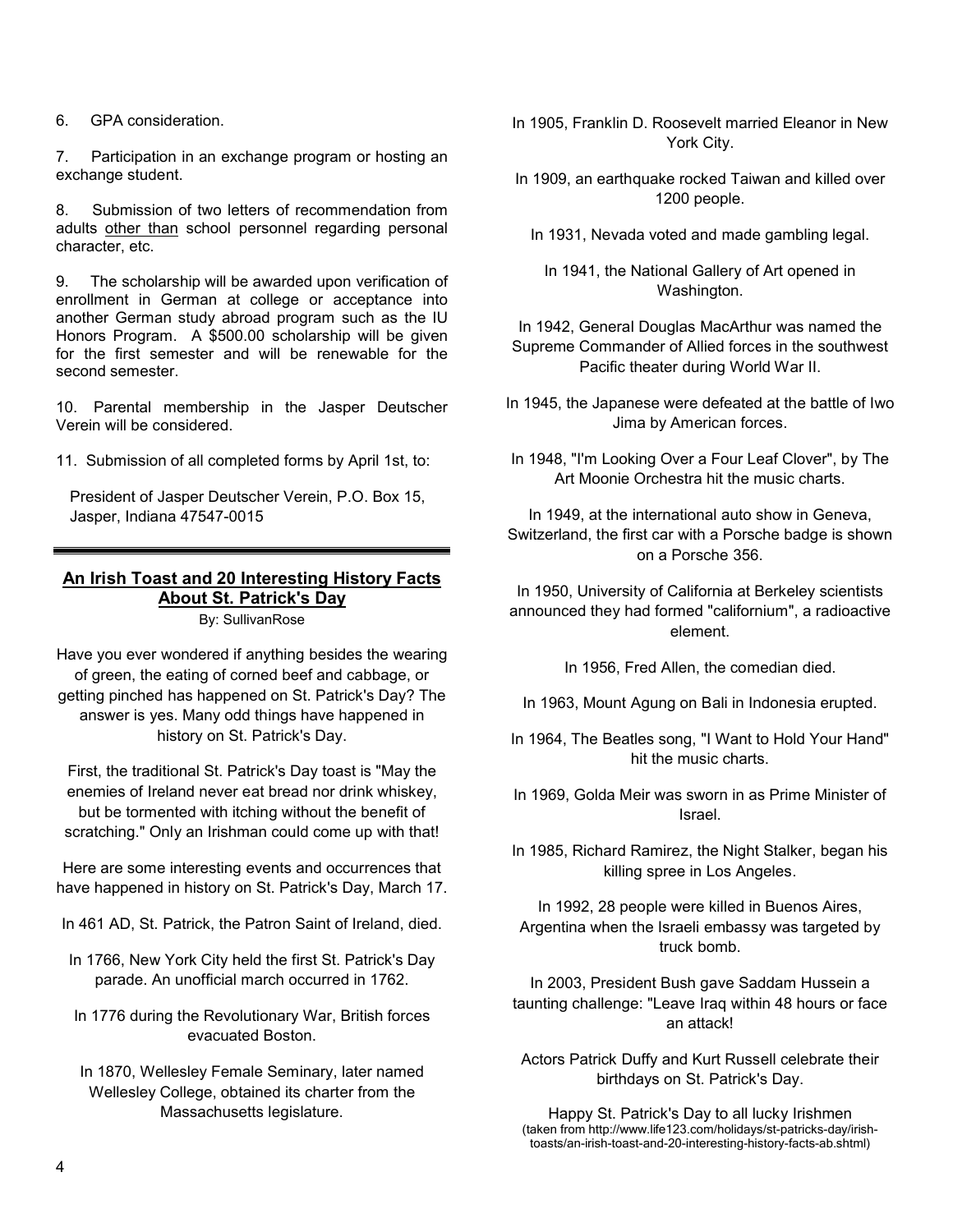# **Membership Dues**

| It's that time of year again! Please submit your dues for 2012 by <b>March 31, 2012</b> by<br>completing and sending in the following form. Thanks! |
|-----------------------------------------------------------------------------------------------------------------------------------------------------|
| SEND TO: Jasper Deutscher Verein, ATTN: Rita Egler, P.O. Box 15,<br>Jasper, IN 47547-0015                                                           |
| Name(s):                                                                                                                                            |
|                                                                                                                                                     |
|                                                                                                                                                     |
| Home Phone $($ $)$ _______ - ____________                                                                                                           |
| Please note if you would like to receive your newsletter via E-mail. Please note your                                                               |
| [circle one]                                                                                                                                        |
| Single Membership (\$10.00) or Couple Membership (\$20.00)                                                                                          |
| [circle one]                                                                                                                                        |
| New Membership or Membership Renewal                                                                                                                |
| Please indicate the year which dues are to be applied:                                                                                              |